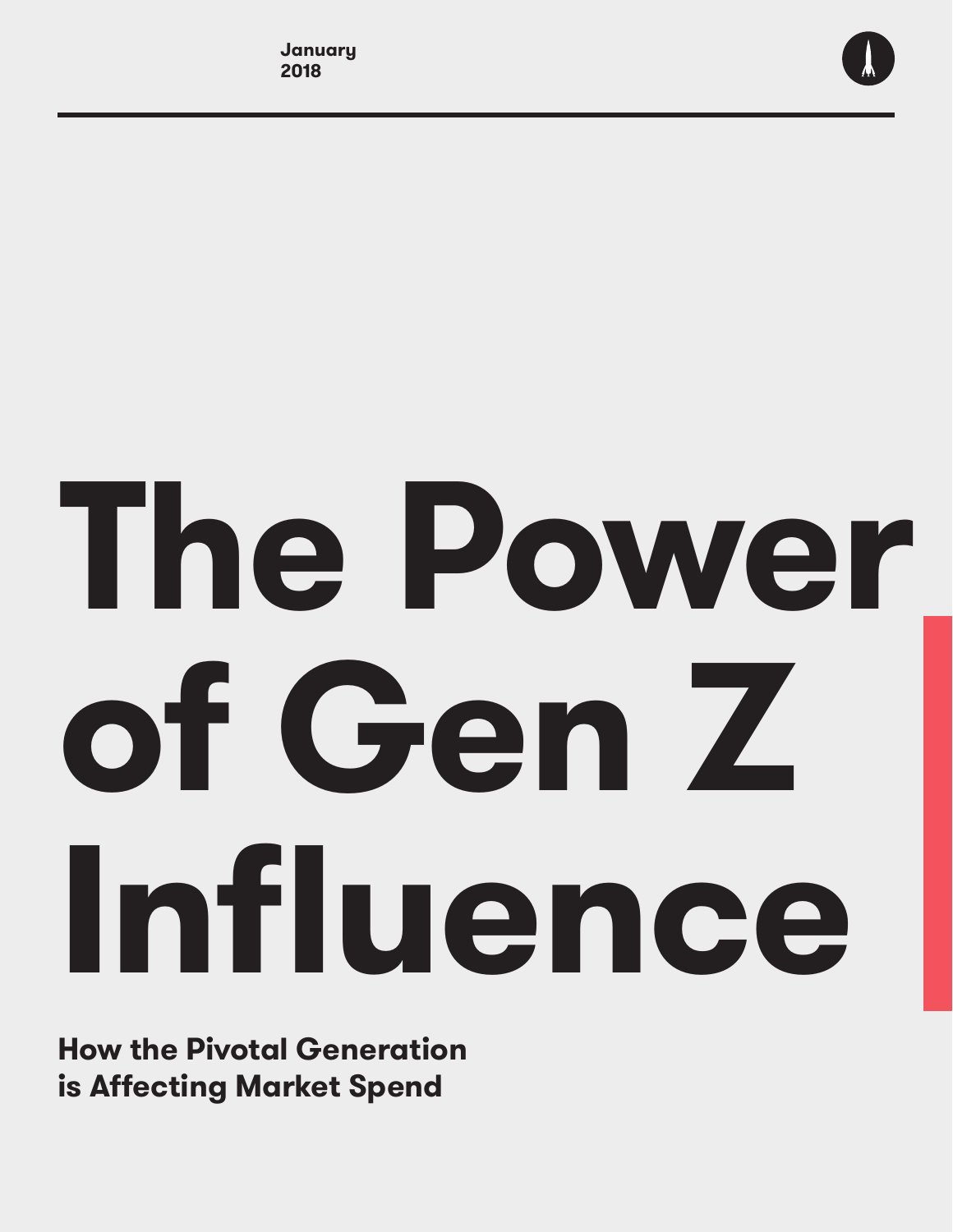NO DISTRIBUTION OR REPRODUCTION WITHOUT PERMISSION.

**Table of Contents**

**All of the material in this document is copyrighted and may not be reproduced in whole or in part without express written permission. For permission, contact Joe Sciara at jsciara@barkleyus.com.**

| OЧ | Foreword                         | 1Y | <b>Closing</b><br><b>Thoughts</b> |
|----|----------------------------------|----|-----------------------------------|
| 05 | <b>Direct</b><br><b>Spending</b> | 21 | <b>Resources</b>                  |
| 10 | <b>Spending</b><br>on Gen Z      | 22 | <b>About</b><br><b>Barkley</b>    |

**15 Gen Z Indirect Spending Influence**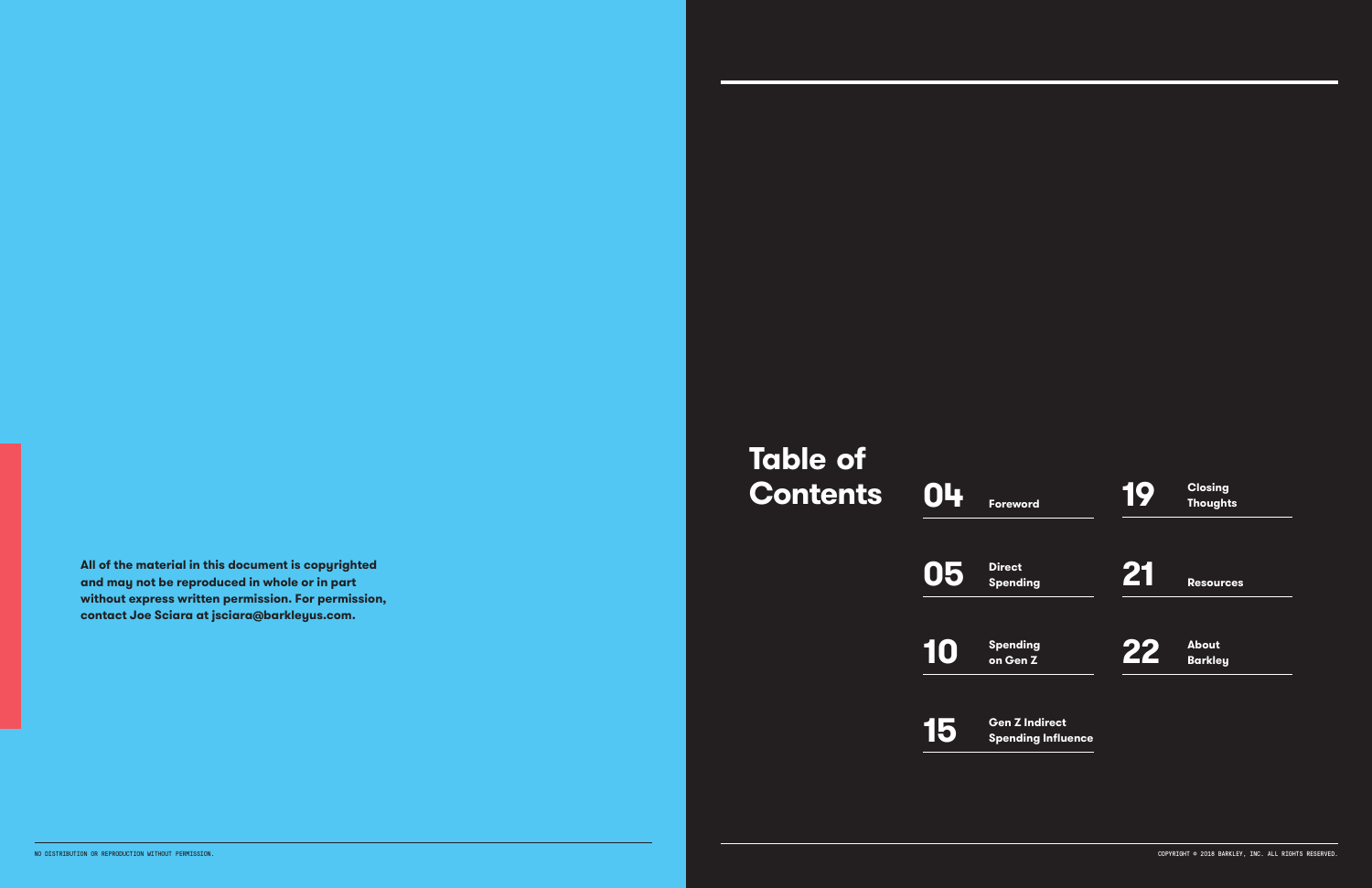**01**

# **Direct Spending**

## **Foreword**

With all the focus on the assurgency of Millennials, less attention has been spent looking at the spending power of Gen Z. And the time that has been spent considering these figures? Well, there's some gray area. It is cited frequently on the internet that Gen Z spends \$44 billion a year on themselves and influence another \$600 billion in spending by others. Unfortunately in most cases, these statistics are presented without: 1) explanation or context or 2) support from the references they cite.

As Gen Z evangelists, we decided it was time to dig deeper. After all, how can brands properly prioritize this pivotal generation if they are unable to fully understand the power these young consumers have when it comes to increasing the bottom line?

This paper outlines our efforts to develop reliable estimates of Gen Z's spending power that marketers can use to

put the influence of this generation in perspective. This paper also explores the spending estimates for three distinct types of spending power:

- To calculate these estimates, we used the following guiding principles:
- Make the estimates based on publically available data from reputable government resources (such as U.S. Census Bureau data).
- Keep the calculations relatively simple.
- State any assumptions made in the calculations.

Let's get started.

**01 Direct Spending: What Gen Z members spend on themselves**

**Spending on Gen Z: What families spend on their Gen Z members 02**

**Indirect Spending Influence: How much of overall family spending Gen Z influences 03**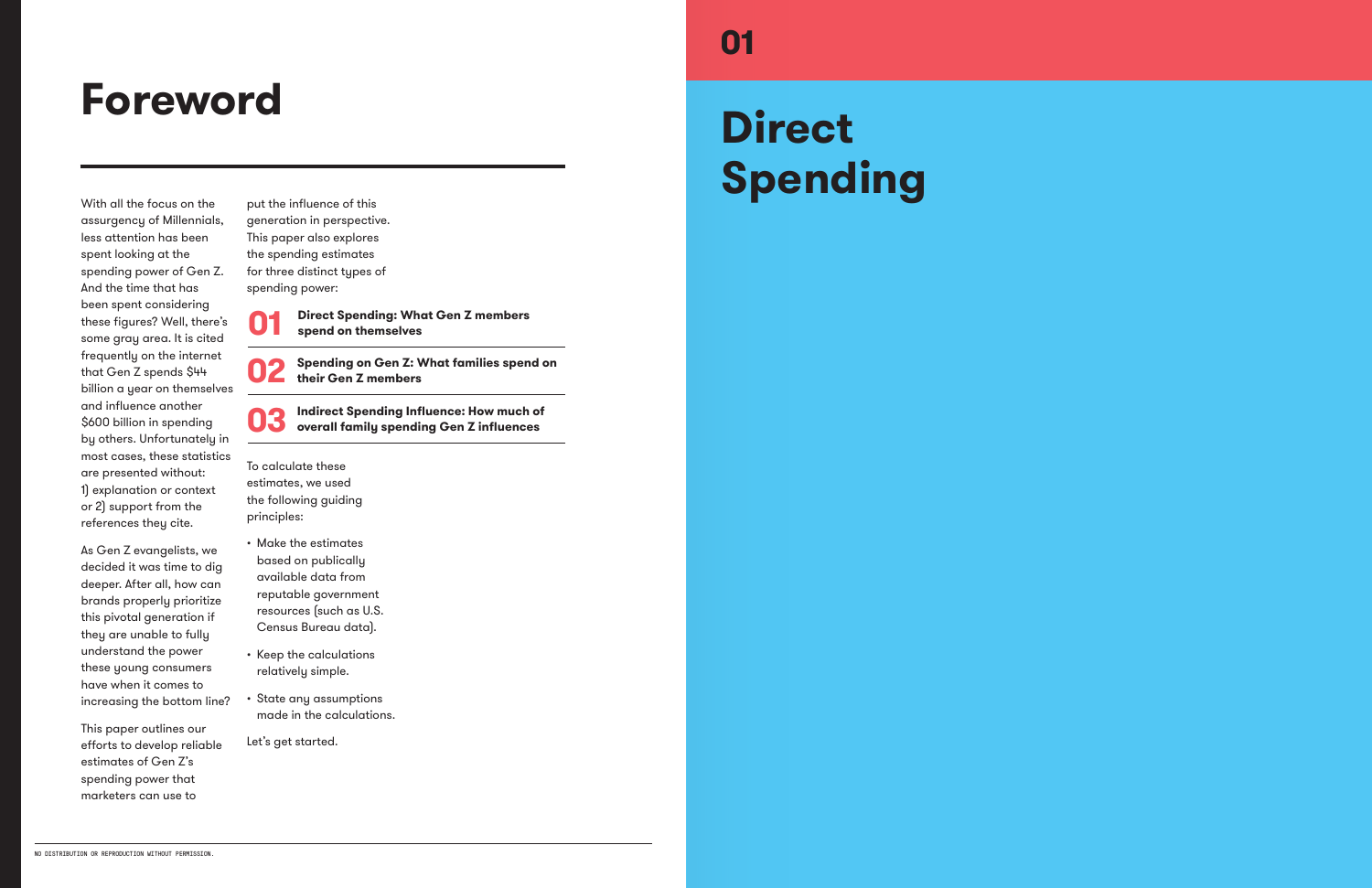#### **How we got there:**

#### **Income Based on Allowance**

The direct spending number scattered most often across the internet is that Gen Z spends \$44 billion on average each year. This is from a Mintel<sup>1</sup> study that used population estimates and average self-reported allowance to calculate the spending potential of kids and teens. Unfortunately, the use of this statistic misrepresents the findings by Mintel. First, Mintel was looking at kids and teens ages 6 to 17, which covers most, but not all, of our Gen Z age range of 7 to 21. Second, the \$44 billion statistic is total estimated earnings for kids and teens in the U.S. using 2012 data and an average allowance at that time of \$16.90. As such, it represents the total potential spend of these kids and teens but, as this group is unlikely to spend 100 percent of its earnings, actual spend is considerably less.

In fact, the same Mintel study also asked kids and teens themselves how much they spend each week and found they spent only 66 percent of their earnings on average. This would make the estimate of actual direct spending for 6- to 17-year-olds at \$29 billion. This number is reported in the Mintel report, but it is not often cited. While useful, it still doesn't include the impact of spending from Gen Zers ages 18 to 21.

# \$ Billion to **\$143 Billion**

#### **The Number:**

#### *figure 1.1*  **Mintel Kids And Teens Spending Calculations**

*Total Population 6-17 (Based on 2012 Population Estimates)*





*Average Annual Earnings from Allowance (\$16.90 x 52)*



*Total Annual Earnings*

 $\downarrow$ 



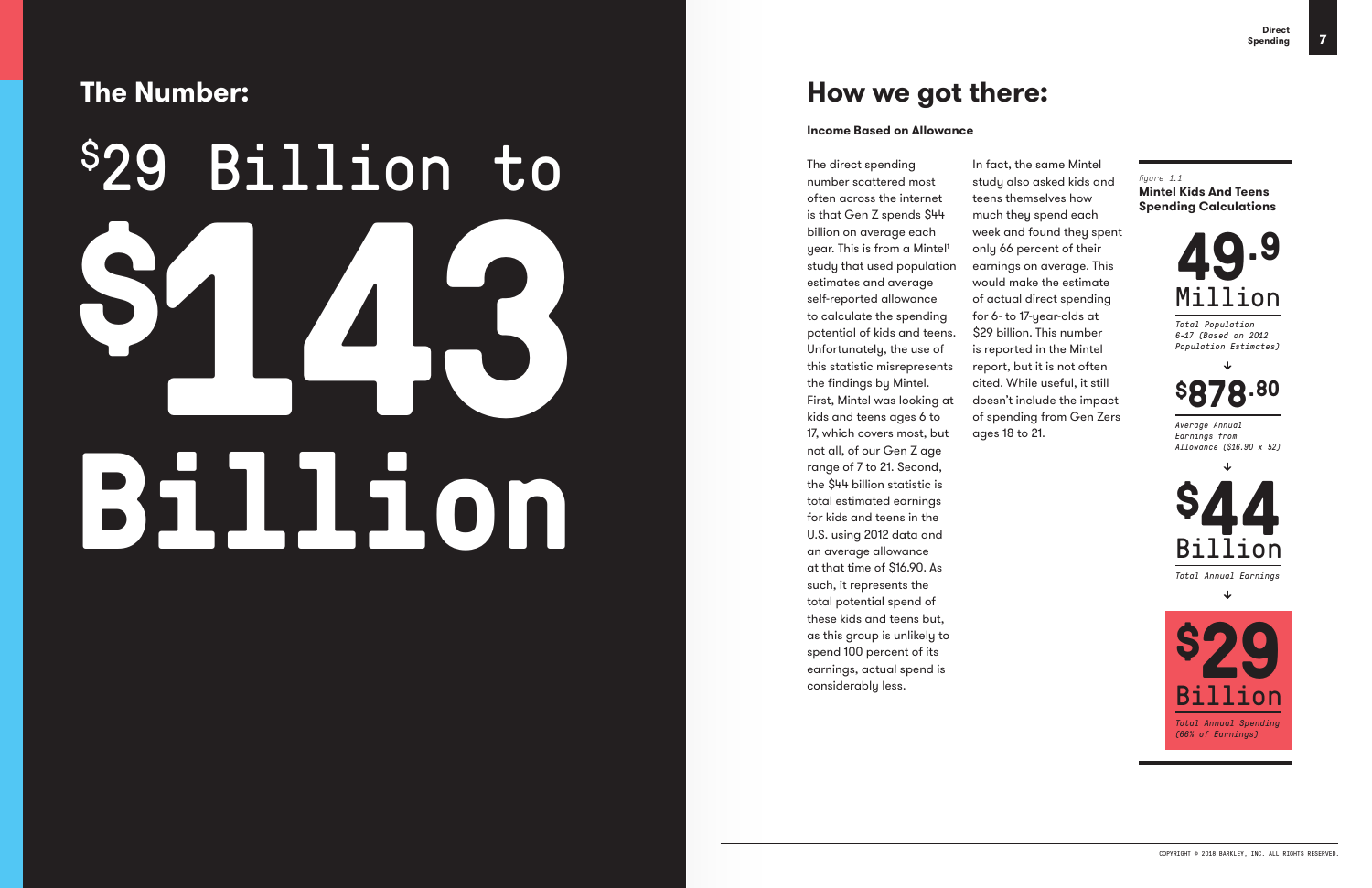#### **Including 18- to 21-year-olds**

We can expand Mintel's estimates by multiplying average allowance by population estimates if we assume those between the ages of 18 and 21 have similar allowances to the teens in the Mintel study. Mintel reported the average for kids ages 6 to 11 as \$8.53 and those ages 12 to 17 as \$25.26. By using

updated 2016 population estimates from the U.S. Census Bureau<sup>2</sup> and adding Gen Z members ages 18 to 21 to this figure with the higher allowance average of \$25.26, we can increase the Mintel estimate of earnings to about \$64.5 billion. With the assumption that the same average spending rate of 64 percent (ages 7 to 11)

and 67 percent (ages 12 to 21) holds, the estimate of actual spending becomes almost \$43 billion. These numbers are again helpful, but they still ignore the fact that Gen Z members who are ages 18 to 21 are more likely to be earning additional income outside of in-home chores through part-time jobs.

#### *figure 1.2*

#### **Expanding Spending Estimates Based on Weekly Allowance for the Gen Z (7-21) Age Range**

#### **Adding Earned Income from those ages 16 to 21**

The calculations above extend Mintel's findings to our Gen Z age range and sufficiently update the population numbers to 2016 levels. Still not captured, however, is earned income by Gen Z

| 20,642,870<br>Total Population<br>7-11 (Based on 2016<br>Population Estimates) |  | \$443.56                                                             |  | \$9,156,351,417          |  | \$5,860,064,907                               |
|--------------------------------------------------------------------------------|--|----------------------------------------------------------------------|--|--------------------------|--|-----------------------------------------------|
|                                                                                |  | Average Annual<br>Earnings from<br>Allowance $(S8.53 \times 52)$     |  | Total Annual<br>Earnings |  | Total Annual<br>Spending<br>(64% of Earnings) |
| 42,146,066                                                                     |  | \$1313. <sup>52</sup>                                                |  | \$55,359,700,612         |  | \$37,090,999,410                              |
| Total population<br>12-21 (Based on<br>2016 Population<br>Estimates)           |  | Average Annual<br>Earnings from<br>Allowance<br>$(S25.26 \times 52)$ |  | Total Annual<br>Earnings |  | Total Annual<br>Spending<br>(67% of Earnings) |

via means other than household allowances. To estimate the impact of earned income through employment outside of the home, we looked at median weekly earnings estimates from the Bureau of Labor

Statistics (BLS) for Gen Z members ages 16 to 19 and 20 to 24. BLS listed these figures as \$405 and \$514, respectively.3

*Total Population 20-21 (Based on 2016 Population Estimates)*

 $\downarrow$ 

*Median Weekly Earned Income (\$514.25 x 52)*

 $\downarrow$ 

*Total Annual Spending (67% of Earnings)*



*Employment Rate*

 $\downarrow$ 

*Additional Total Annual Earnings*

#### $\downarrow$

#### **8,673,075**

#### **\$26,741**

#### **\$40,401,630,892**

#### **26%**

*Total Population 16-19 (Based on 2016 Population Estimates)*

*Median Weekly Earned Income (\$404.75 x 52)*

 $\downarrow$ 

*Additional Total Annual Spending (64% of Earnings)*

*Employment Rate*

 $\downarrow$ 

J

*Additional Total Annual Earnings*

J

#### **16,933,008**

#### **\$21,047**

#### **\$59,303,132,824**

#### **26%**

#### **\$92,661,145,038 \$60,300,941,630**

#### *figure 1.3*

**Adding Earned Income for those 16-21 to Total Gen Z Earnings Estimates**

#### *figure 1.4*  **Gen Z Direct Spending**

*Gen Z Earnings from Allowance (based on Mintel estimates)*



*Gen Z Earned Income (based* 

*on BLS data)*



By dividing the number

#### of those ages 16 to 24 reporting earned income in the BLS report by the total population of Gen Z based on Census Bureau estimates, we obtain an employment rate of 26 percent. When we multiply the number of Gen Z members ages 16 to 21 by 26 percent and their respective weekly earnings by 52, we get an overall earnings estimate of close to \$153 billion and overall spending of almost \$100 billion. Combined with allowance estimates, this yields \$143 billion in Gen Z spending. While adding earned income significantly increases our estimates of Gen Z spending power, it is important to note that this does not include other sources of income outside of the home like babysitting, yardwork, or other employment not reported to the federal government. Adding these

additional sources of income would push our earnings and spending estimates even higher.

#### *Ages 16-19 Ages 20-21*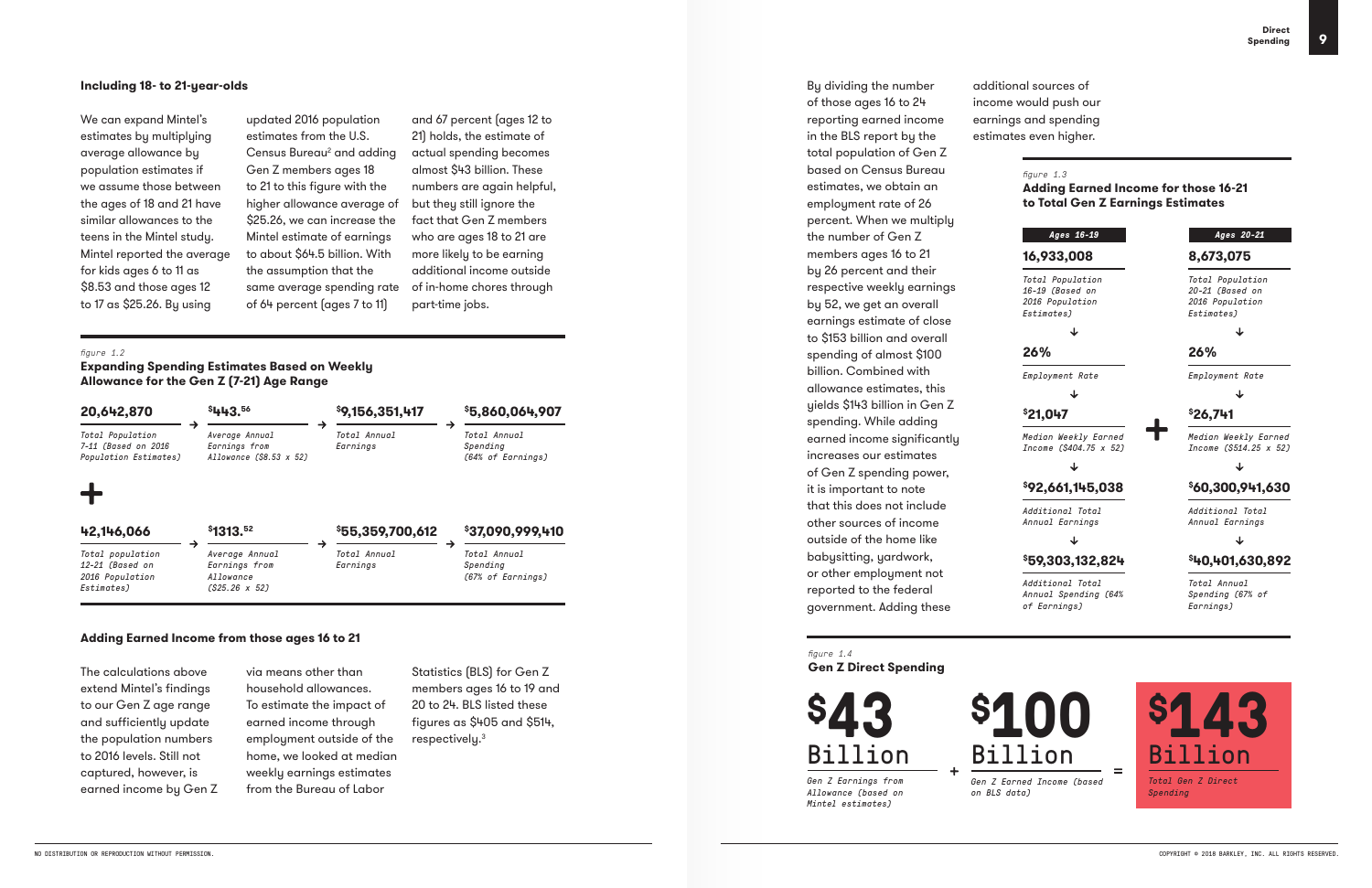# **Spending on Gen Z**

**S29** 

# 29 Billion to **\$127.5 Billion**

**The Number:**

(assuming 50 percent influence)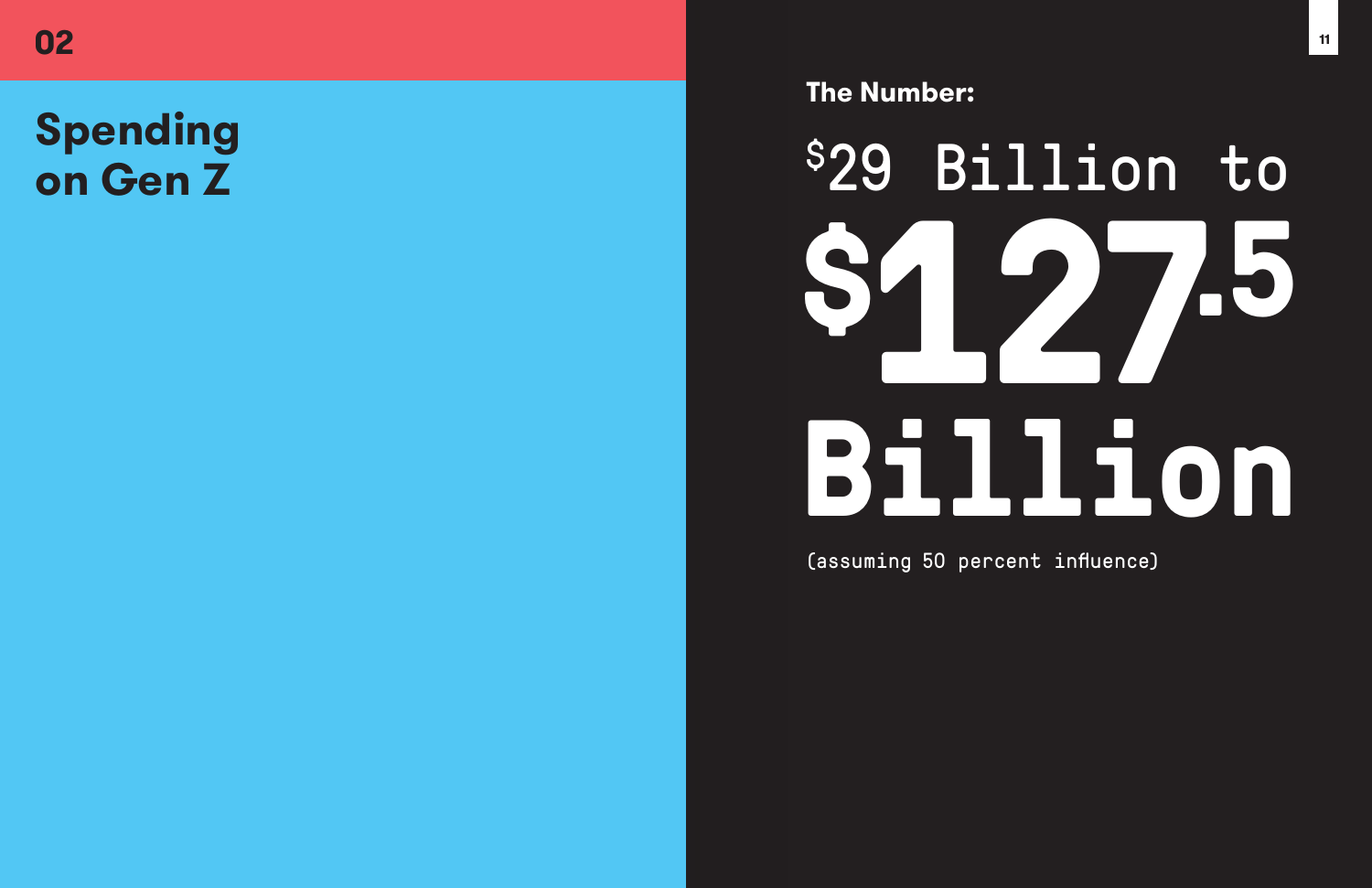#### *figure 2.1*

**Expenditure shares on a child from birth through age 17 as a percentage of total child-rearing expenditures\*, 2015**

*\*U.S. average for the younger child in middle-income, married-couple families with two children. Child care and education expenses only for families with expense.*



#### Figure 2.2 from the report shows average spending by child for same age range.

To calculate spending on Gen Z by family members, we looked at data from the U.S. Department of Agriculture (USDA) average household expenditure report.4 The USDA looks at average household expenses in the context of food expenses, but in doing so, also looks at other areas of essential household spending. This 2017 report shows

an average of how much families spend on children based on 2015 data. Figure 2.1 from the report shows that, on average, seven percent of household spending on children from birth to age 17 is for "miscellaneous expenditures," which the USDA defines as "spending not part of other categories (e.g., entertainment, personal care items, etc.)."

#### *figure 2.2*

#### **Total expenses and expenditure shares on a child (as a percentage of total child-rearing expenditures), by age of a child\*, 2015**



Taking a simple average of the total expenses for children ages 6 to 17 (the closest approximation to our target Gen Z age range) gives us \$13,115 per child as

the average spend in the U.S. If we assume that the division of expenditures and average spend amount is similar for those ages 18 to 21, we can estimate that, on

average, household spend is approximately \$58 billion on miscellaneous expenses for each Gen Z child.

*Source: USDA*

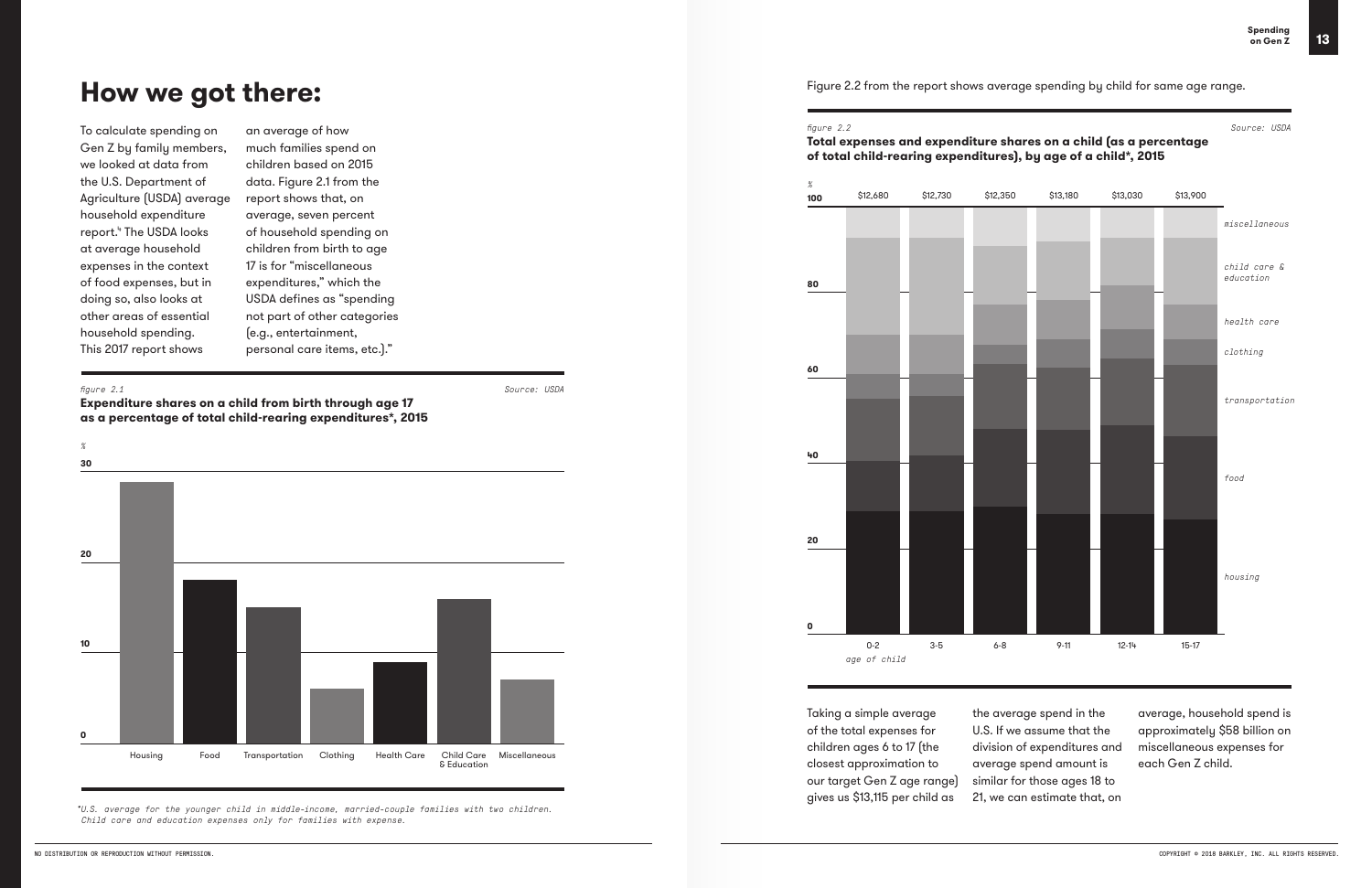NO DISTRIBUTION OR REPRODUCTION WITHOUT PERMISSION.



However, in addition to miscellaneous expenses, it is also likely that Gen Z has at least some influence on the food and clothing purchased for them. If we add the food and clothing expense categories from the USDA report, that increases spending per each Gen Zer to \$255 billion. While

how much each Gen Z influences purchases will undoubtedly vary by family and spending category, one study reports that 93 percent of Gen Z parents say their children have at least some influence on household spending decisions.<sup>5</sup> It's important to keep in mind that 93

percent having "some" influence is not the same as influencing 93 percent of spending on them, however! Still, given what we know about Gen Z and their influence, it is not unreasonable to assume that they could influence up to 50 percent of spending on their behalf.

#### *figure 2.3*  **Spending by Families on Gen Z Based on USDA Data**

*Total Population 7-21 (Based on 2016 Population Estimates)*

*Average Expenditures by Total Annual Earnings Families on Children 2015 (Miscellaneous)*

*Total Population 7-21 (Based on 2016 Population Estimates)*

*Total Food, Miscellaneous, and Clothing Spending*

*Average Expenditures by Families on Children 2015 (Food, Miscellaneous, and Clothing)*

#### **62,788,936**

#### **62,788,936**

#### **\$918**

#### **\$4,066**

**\$57,640,243,248**

#### **\$255,299,813,77**

### **03**

## **Gen Z Indirect Spending Influence**

#### *figure 2.4*  **Spending on Gen Z**

*Total Spending on Gen Z (Based on USDA Estimates of Miscelleneous Spending Only)*

*Total Spending on Gen Z (Based on USDA Estimates of Food, Miscellaneous, and Clothing Spending)*



**\$58** Billion



**\$255** Billion

*Influence*

*Influence*



*Total Spending on Gen Z Influenced by Gen Z (High Estimate)*

**\$29**

Billion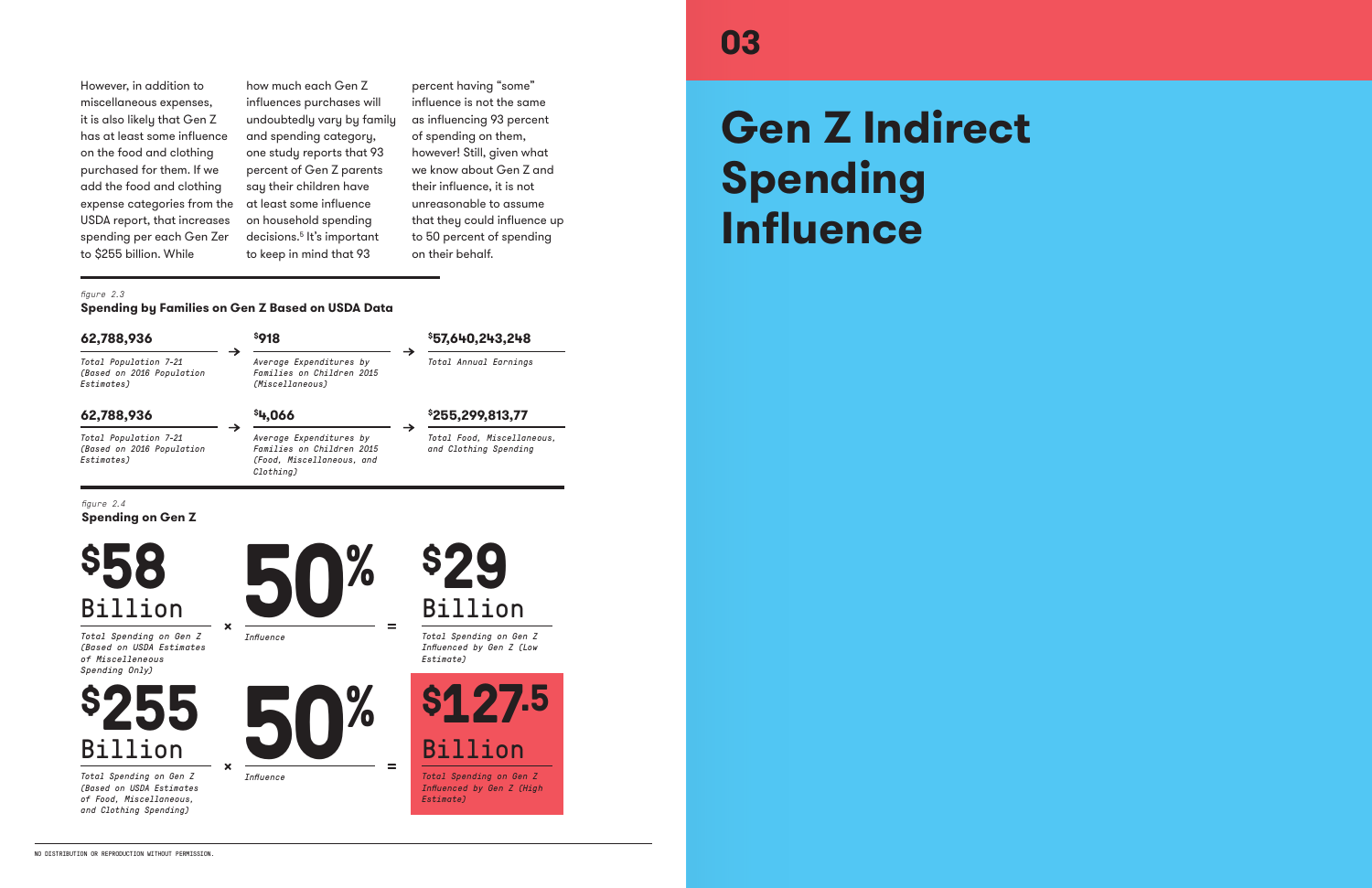In addition to indirect spending on Gen Z, there is the indirect household spending that Gen Z is able to influence. The parents of Gen Z have told us in multiple surveys by multiple organizations that their kids influence purchase decisions, but just how much money is at play? Once again, we used the Census Bureau's 2016 population estimates to determine the size of Gen Z in the U.S. To determine total household spending, we looked at Consumer Expenditures for 2016 from the Bureau of Labor Statistics.<sup>6</sup>

#### **How we got there:**

To estimate the potential household spending that Gen Z can influence, it's necessary to make some assumptions. First, we must assume that Gen Z has influence predominately for expenditures in the food, apparel and services, and entertainment categories. Second, based on the estimated number of households with children ages 6 to 17 from the U.S. Census Bureau's 2016 American Community Survey<sup>7</sup> and our total population

# \$ 166 Billion to **\$333 Billion**

estimates of Gen Z from the Census Bureau, we assume each household has an average of just more than one (1.125) Gen Z child. This suggests that more than \$665 billion in household spending in the categories of food, apparel and services,

and entertainment can be influenced by Gen Z. Gen Z is unlikely to influence total spending in each of these categories, however, and it should also be noted that some of this spending will be on the household's Gen Z member, meaning the sum in this case cannot be double counted. Still, if we assume that the Gen Z child influences just 25 percent of household spending indirectly, it means they can influence just over \$166 billion dollars per year. If they have 50 percent influence, that number jumps to almost \$333 billion. While shy of the \$600 billion in indirect spending

figure that is often cited without support, this number still represents a significant dollar amount

that makes a compelling case for marketers to invest the time and energy to understand Gen Z as consumers.

#### **The Number:**

#### (assuming 25 to 50 percent influence)

#### *figure 3.1*

#### **Average Household Expenses Based on BLS Data**

*Total Population 7-21 (Based on 2016 Population Estimates)*

#### $\mathbf{L}$

*Total 2016 U.S. Households With at Least One Gen Z Child*

#### $\downarrow$

*Total Miscellaneous Spending*

*Average Number of Gen Z per U.S. Household*

#### $\downarrow$

*Average U.S. 2016 Annual Household Expenditures on Food, Apparel and Services, and Entertainment*

#### $\downarrow$

#### **62,788,936**

#### **55,812,388**

#### **\$665,227,872,572**

#### **1.125**

#### **\$11,919**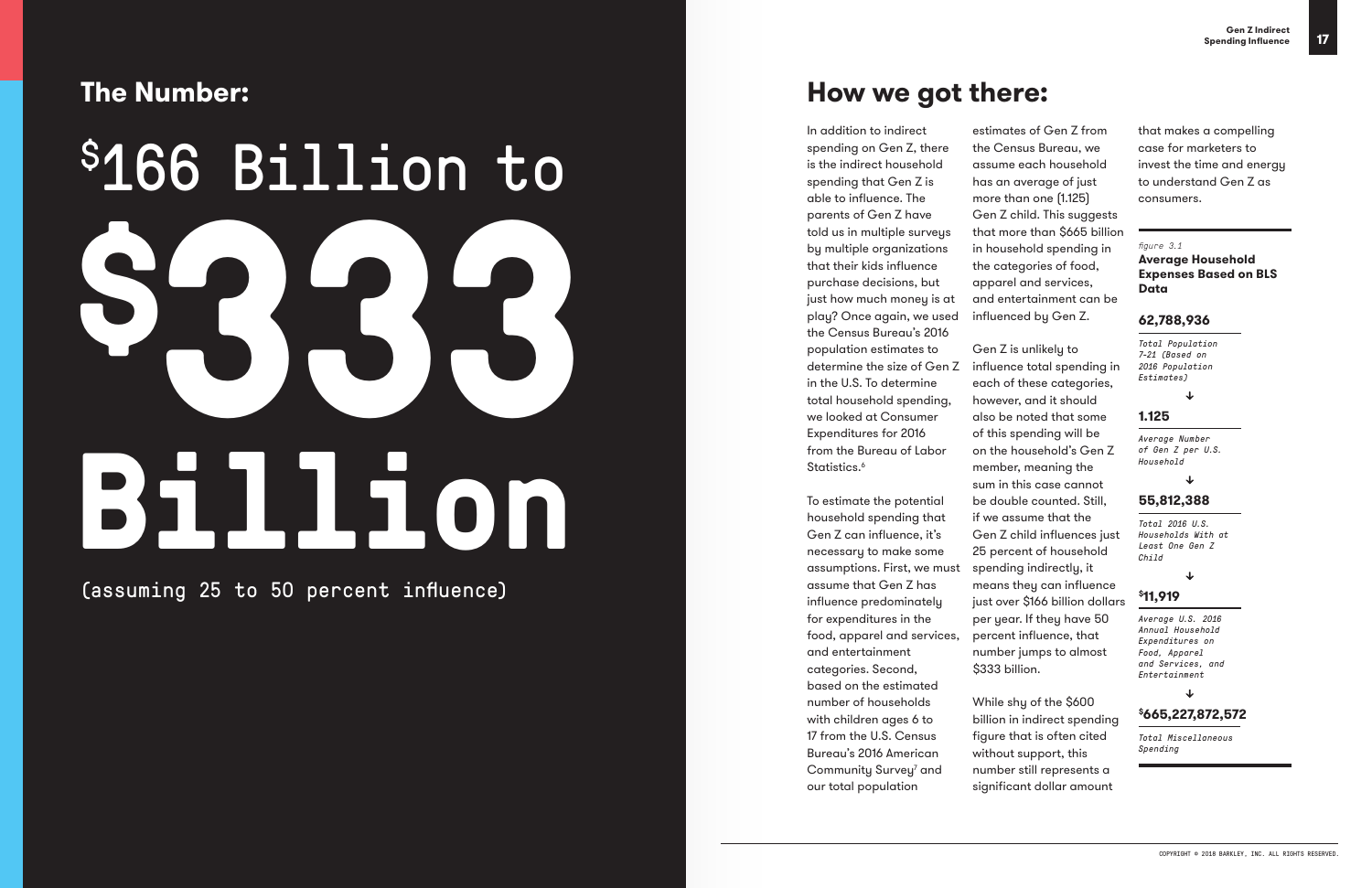# **Closing Thoughts**

#### **Where do we go from here?**

While this paper is already chockfull of numbers, it's important for us to add one more: By 2020, Gen Z will represent **40 percent** of *all* consumers. And it will be here faster than you think.

The future of the market is in this generation's hands. Considering their sheer size and influence, whether direct or indirect, marketers cannot afford to ignore these empowered young consumers. Their peak formative years are already here, and brands should act now as Gen Zers build their brand preferences and continue to hone their market behaviors – which, as we've proven, impact consumer spending across all generations.

**<sup>19</sup> Closing Thoughts**

*Total Spending Influenceable by Gen Z (based on BLS Consumer* 

*Expenditure data)*





*figure 3.2*  **Gen Z Indirect Spending Influence** 



*Influence Total Indirect Spending Influenced by Gen Z (Low estimate)*

 $\equiv$ 

**\$166**

Billion

*Total Spending Influenceable by Gen Z (based on BLS Consumer Expenditure data)*





*Influenced by Gen Z (Low estimate)*

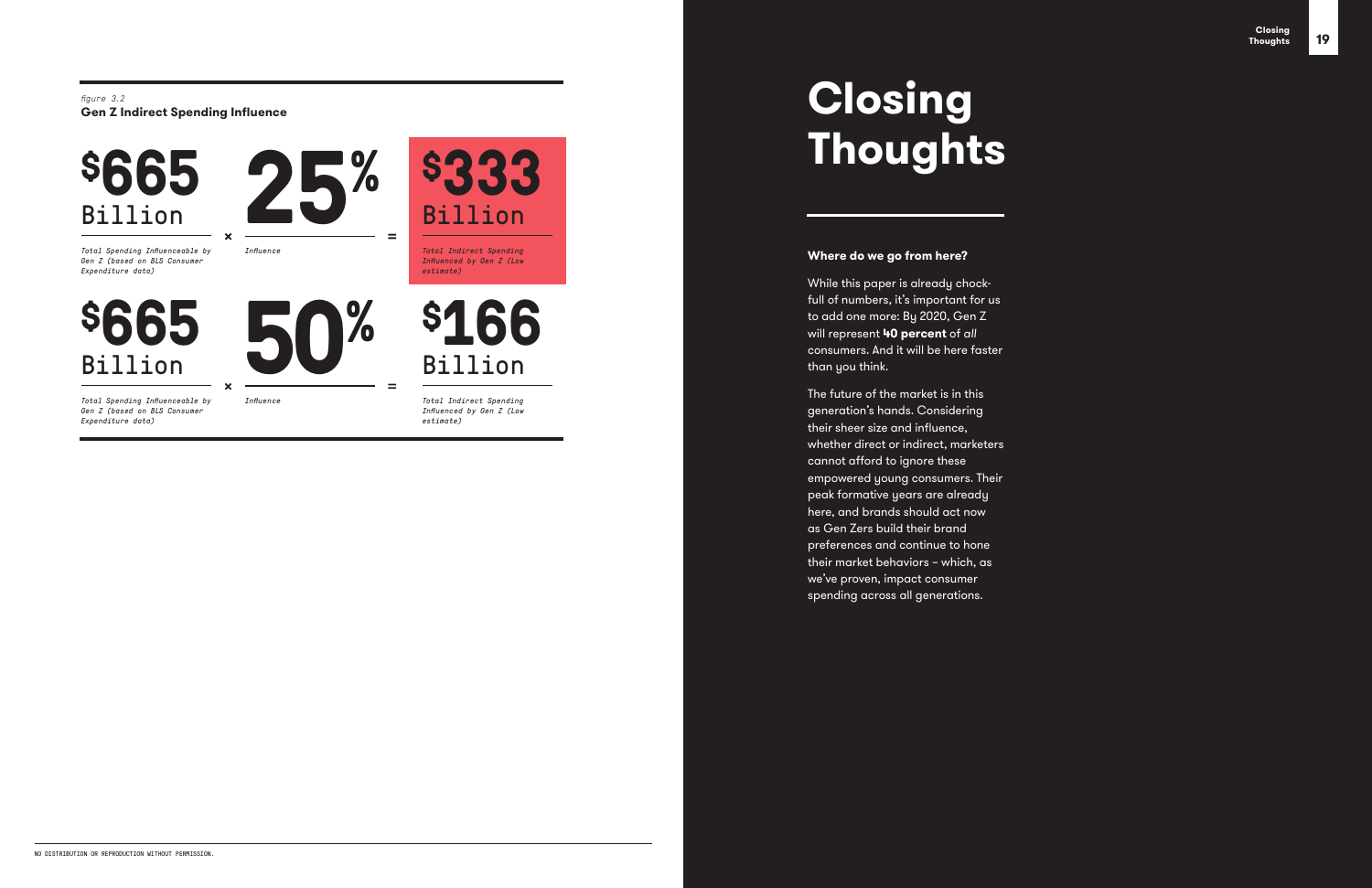**If you're looking for more on this influential next generation, stay tuned for our new book coming out Spring 2018:** 

*Marketing to Gen Z: The Rules for Reaching This Vast and Very Different Generation of Influencers*

### **Resources**

#### JEFF FROMM/ANGIE READ



THE RULES FOR REACHING THIS VAST AND VERY DIFFERENT GENERATION OF INFLUENCERS

- 1 Mintel (2013). Activities of Kids and Teens - US - November 2013.
- 2 US Census Bureau (2016). Annual estimates of the resident population by single year of age and sex for the United States: April 1, 2010 to July 1, 2016 (NC-EST2016-AGESEX-RES). https://www.census.gov/data/ datasets/2016/demo/popest/ nation-detail.html
- 3 Bureau of Labor Statistics. Median usual weekly earnings of full-time wage and salary workers by age, race, Hispanic or Latino ethnicity, and sex, not seasonally adjusted. https:// www.bls.gov/webapps/legacy/ cpswktab3.htm
- 4 US Department of Agriculture (2017). Expenditures on Children by Families, 2015. (https://www. cnpp.usda.gov/sites/default/ files/crc2015\_March2017.pdf

#### 5 The Cassandra Report Gen Z Issue (2015).

https://cassandra.co/2015/ gen-z/welcome-to-the-gen-z-issue

#### 6 Bureau of Labor Statistics (2016).

Average annual expenditures and characteristics of all consumer units, Consumer Expenditure Survey, 2013-2016. https://www. bls.gov/cex/2016/standard/ multiyr.pdf

#### US Census Bureau (2015).

Own Children Under 18 Years by Family Type and Age. 2016 American Community Survey 1-Year Estimates (Table B09002). https://factfinder.census. gov/faces/tableservices/ jsf/pages/productview. xhtml?pid=ACS\_16\_1YR\_ B09002&prodType=table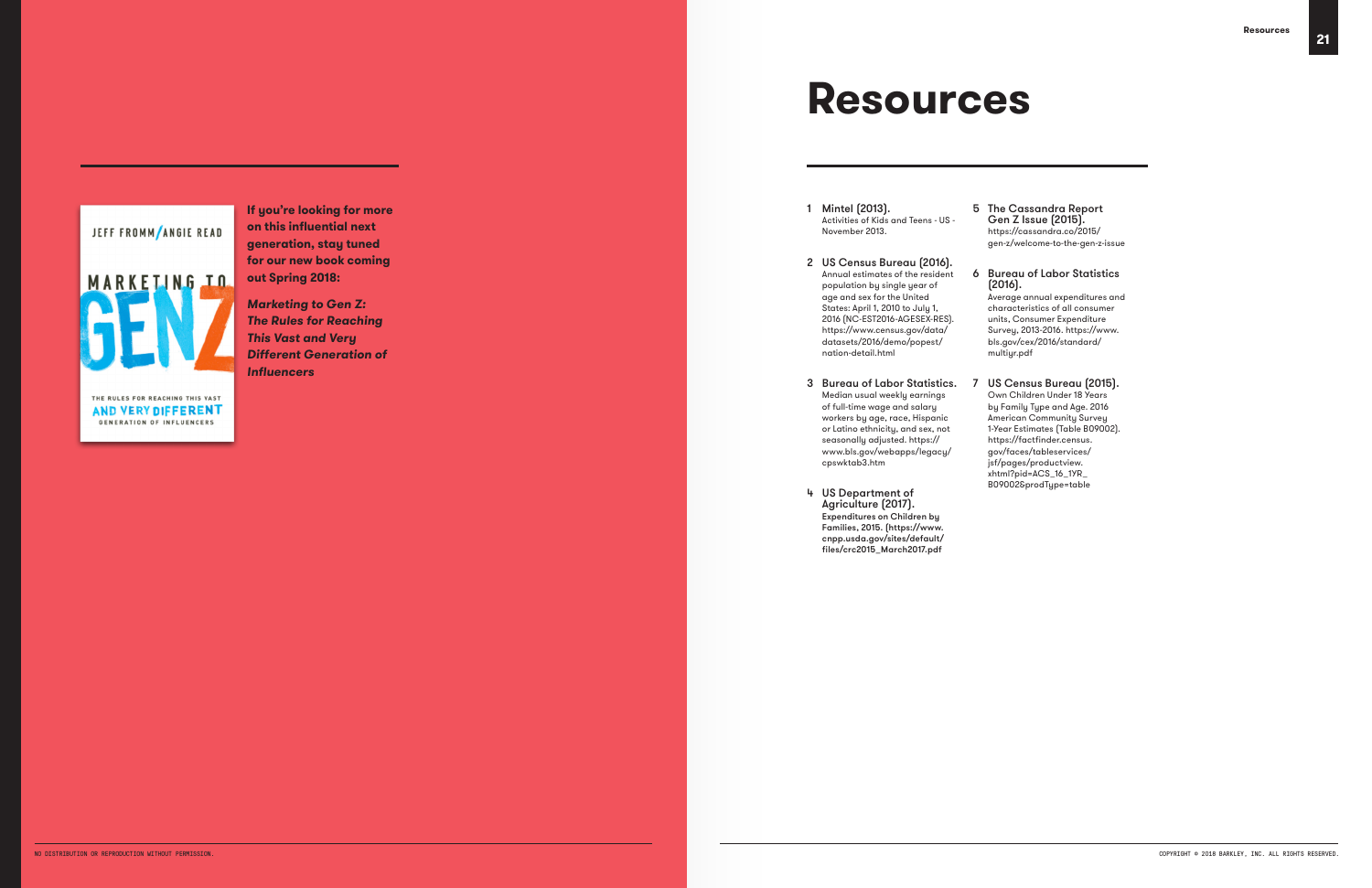#### **About Barkley**

For brave, modern brands, Barkley is the independent, employee-owned idea company at the intersection of Strategy + Creativity + Innovation that exists to help them create relevance, strive for modernization and achieve transformation to ultimately realize their greatest possible futures.

#### *Research*

#### **Joe Cardador, PhD**  VP, Consumer Intelligence Director

**Jeff Fromm** Senior Partner

**Angie Read** VP of Growth Insight

#### *Editorial*

**Joe Cardador**  Report Author

**Skyler Huff** Manager + Editor

#### *Production*

**Arthur Cherry**  Associate Design Director

**Sara Leuty** Designer

**Danielle Smith**  Proofreader

#### *Contact*

**Joe Sciara**  EVP of Growth jsciara@barkleyus.com